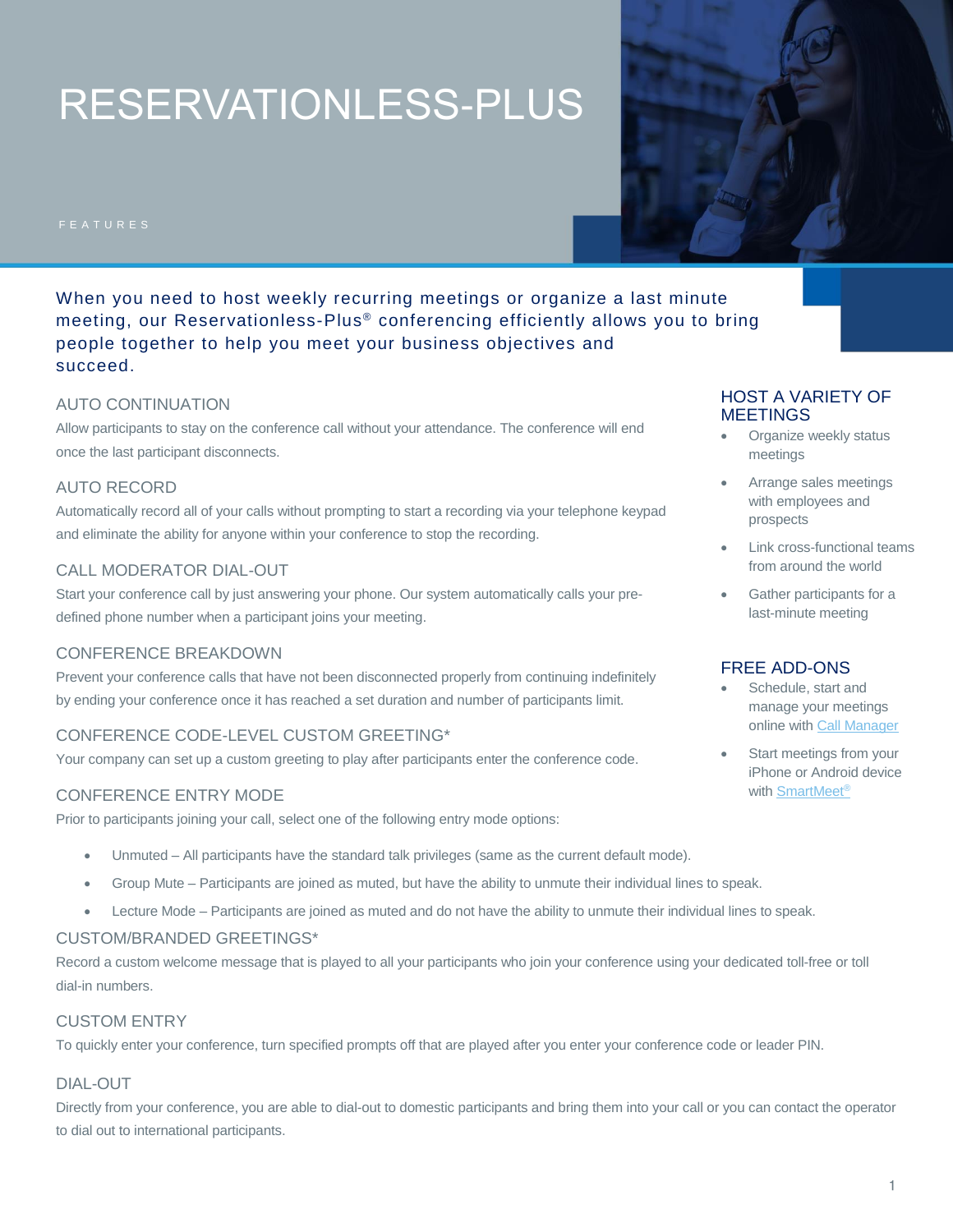# DISCONNECT GRACE PERIOD

Provides a grace period allowing you to rejoin your conference in the event Auto Continuation is disabled and you have disconnected.

### DUAL PASSCODE

Eliminate the need to enter a leader PIN to start your conference. You will be provided with a 10-digit leader conference code to start your conference and your participants are provided with a participant conference code to join your conference.

### ENTRY ANNOUNCEMENT LIMIT

Reduce the number of entry tones played when your call has started. Quick Start must be disabled and more than five to ten participants are on music hold.

# ENTRY/EXIT OPTIONS

Decide how your participants are announced when they join or leave the conference call. Choose from the following options: tone, name announce, name and tone, or silence.

#### FORCE DISCONNECT

Clear your conference by disconnecting all participants from your call while you stay connected. This feature is useful when you have scheduled back-to-back meetings.

#### GROUP MUTE/UNMUTE

Silence all participants' lines by pressing a keypad command on your telephone. Group mute/unmute helps reduce background noise and limits interruptions during your conference.

# INTER-DIGIT TIMER

Set an inter-digit timer, from 0 to 30 seconds, to wait in between digits when entering a telephone keypad command (i.e., leader PIN). Currently, this is set to 8 seconds.

### INTERNATIONAL DIALING

Expand your global reach with our international conferencing solutions. We offer five methods to connect your international participants to your conference call, including links through our international call centers, toll and toll-free access numbers, a dial-out option, or a permanent dial-in number.

# LEADER ENTRY/EXIT ANNOUNCEMENT

Change your entry/exit announcement setting from your telephone keypad.

# LEADER EXPRESS ENTRY

Start your conference in one easy step by consecutively entering your conference code followed by \* and your leader PIN followed by #.

# LEADER PIN EXPIRATION

For security purposes, a leader PIN is required to start your Reservationless-Plus conference call. Your account can be provisioned to allow you to change your leader PIN via your telephone keypad. Your account can also be enabled with the expiration feature that forces you to change your leader PIN at regular intervals (selected by your organization in terms of days; minimum 30/maximum 365) at midnight from the date your leader PIN was created.

# LEADER SMART ENTRY

Store a phone number so when you dial in from that number to start your conference, our system will recognize the number and join you to your conference without inputting your conference code and leader PIN.

# LEAVE AND JOIN A CONFERENCE

Your participants have the ability to leave the conference they are attending and join a new conference without hanging up and redialing the same dial-in number.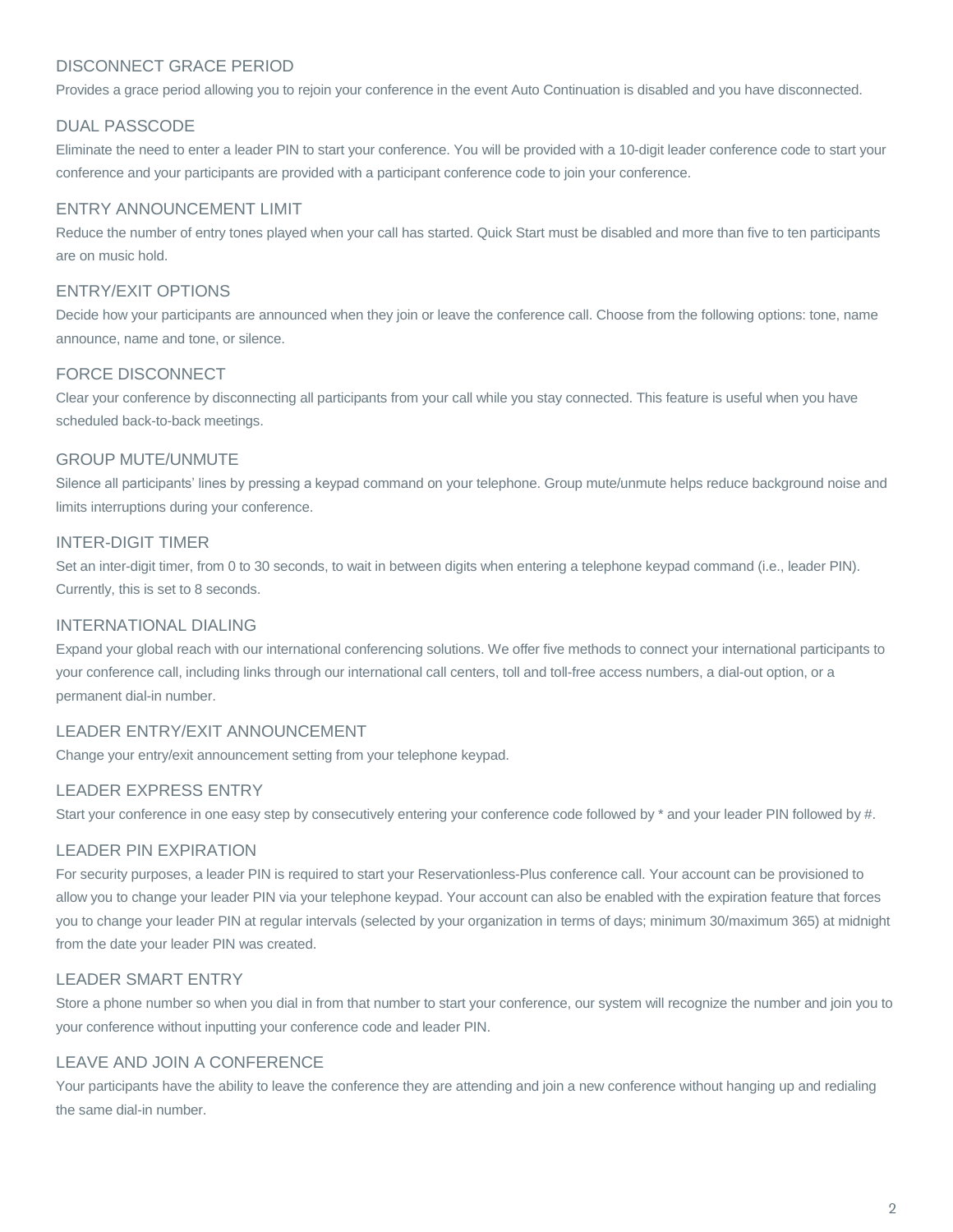# LECTURE MODE

Mute all participants during your conference to reduce background noise. Participants will not have the capability to unmute their lines, allowing you to deliver your message uninterrupted.

# LOCK/UNLOCK

Lock your conference call to prevent additional participants from joining the call, with the exception of dialing out.

### MOBILE APPS

Control and access your meetings while on the road from your iPhone or Android device using [SmartMeet.](http://www.meetingconnect.net/smartmeet/)

### MULTIPLE LEADERS

Have multiple leaders on your conference call, allowing them to have access to all leader controls. When provisioned, the leader prompts will play for ALL callers. When a participant enters the leader PIN, they will be placed into the conference as a leader with full leader controls.

#### NEWS ON HOLD\*

News on Hold is provided by Rivet Radio. While waiting for your conference call to begin, your participants will hear up-to-the-minute news clips covering major national and world headlines across a broad range of categories including: business, sports, arts & entertainment, and technology & science.

#### ONLINE ACCOUNT MANAGEMENT

Manage your conferencing account online with our customer portal, TCC Online, a[t www.tcconline.com.](http://www.tcconline.com/) From TCC Online you can update your profile and account settings, view your invoices and create reports. In addition, you can schedule and start your meetings.

#### ONLINE CALL MANAGEMENT

Use Call Manager, our free online meeting tool for our Reservationless-Plus service. Call Manager is an application for your desktop available for download or to run in your browser putting you in control of all aspects of your meeting including scheduling, participant management and security.

#### OPERATOR ASSISTANCE

At any time after your call has started, you can request an operator simply by pressing \*0 to join your conference for assistance or 00 to speak to the operator privately.

#### PARTICIPANT LIST

A list of your participants will be provided in your conference summary report.

#### PERSONAL GREETING\*

Record a personal message for your participants to hear when joining your conference or request a professionally recorded file.

#### PHONE COMMANDS

Control your conference with a touch of a button on your telephone keypad. You have the ability to mute lines, lock the conference, request operator assistance and much more.

#### POST-CONFERENCE EMAILS\*

Keep an attendance roster of your participants with an email record of which participants were on the phone and/or web. Also, keep track of your total conferencing minutes to anticipate your call's budget.

# PRIMARY/SECONDARY LANGUAGE OPTION

Assign a secondary language to all prompts within your conference. Once activated, participants will receive an additional prompt to select a desired language. If no language is selected, your default language is used for that participant.

# PRIVATE PARTICIPANT COUNT

Privately announces the number of participants on the conference call at any participants' request.